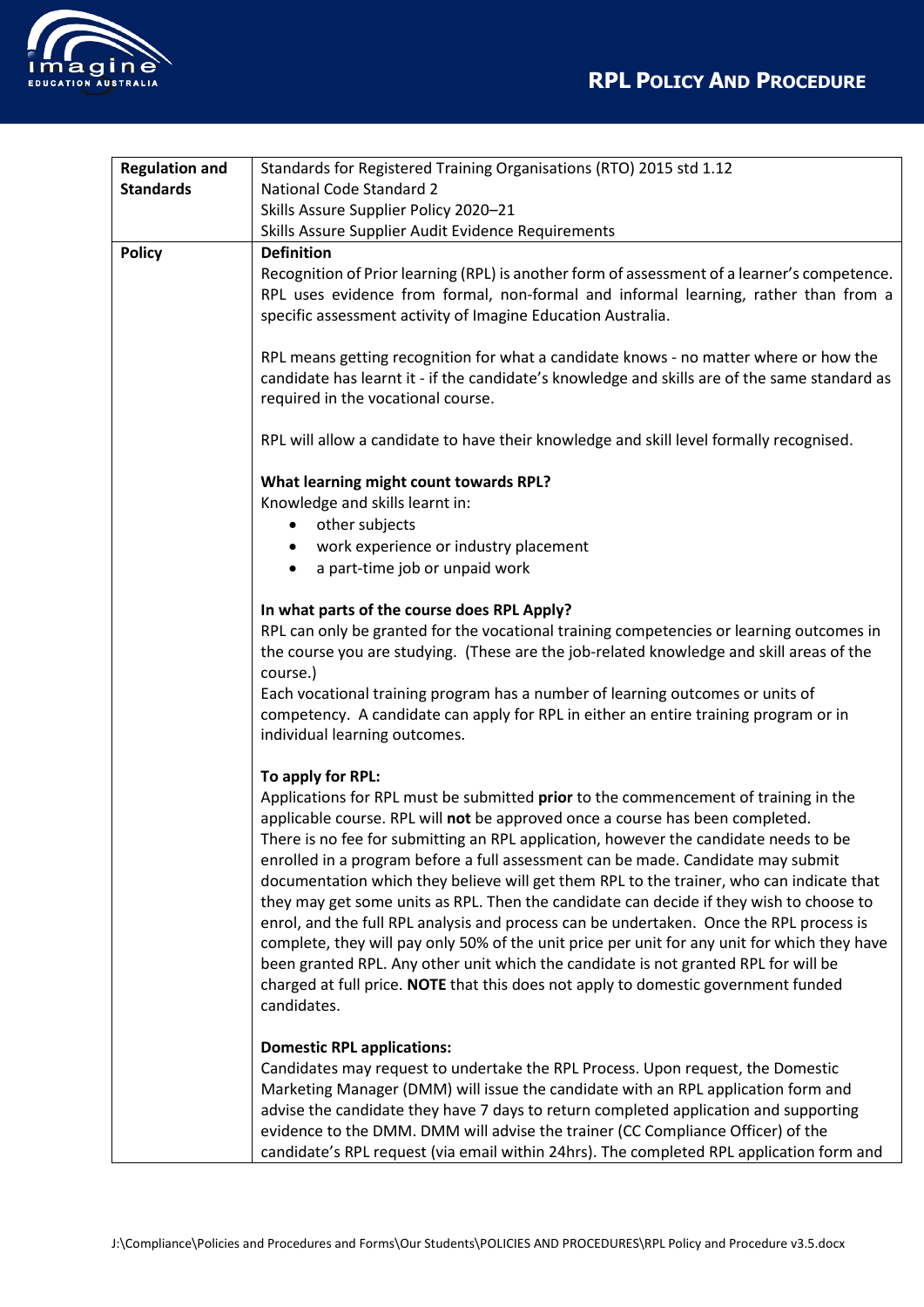| supporting evidence will be forwarded to the trainer on receipt by the DMM. The trainer<br>will then assess the application for RPL.                                                                                                                                                                                                                                                                                                                                                                                               |
|------------------------------------------------------------------------------------------------------------------------------------------------------------------------------------------------------------------------------------------------------------------------------------------------------------------------------------------------------------------------------------------------------------------------------------------------------------------------------------------------------------------------------------|
| During an arranged interview, the candidate will be provided with the Candidate RPL Kit.<br>The Candidate RPL Kit will be completed and returned to the trainer within 4 weeks. The<br>assessor will then assess the RPL submission. If the assessor does not sight sufficient<br>evidence to grant RPL, the candidate will be interviewed and involved in a competency<br>conversation.                                                                                                                                           |
| For Domestic candidates undertaking SAS government funded programs:<br>The following clauses are applicable to RPL for domestic candidates undertaking study<br>under the SAS government funded programs.                                                                                                                                                                                                                                                                                                                          |
| The supplier must ensure sufficient evidence is retained to validate the supplier's decision<br>to award RPL. Evidence retained by the supplier must incorporate all of the assessments<br>undertaken for the RPL process along with any other supporting documentation, such as<br>originals or certified copies of formal / informal course certificates, references or<br>testimonials from employers, volunteer organisations, clubs and associations etc. that<br>contributed to the judgement of the candidate's competence. |
| RPL must be conducted with the same rigour as any other form of assessment. Where<br>assessment is completed via RPL it must comply with the packaging rules of the relevant<br>qualification; and be conducted in accordance with the Principles of Assessment and Rules<br>of Evidence (refer to Standards for Registered Training Organisations (RTOs) 2015).                                                                                                                                                                   |
| The following evidence is acceptable under the SAS contract:                                                                                                                                                                                                                                                                                                                                                                                                                                                                       |
| RPL assessment policies and procedures incorporating an outline of how the SAS will<br>come to its decision to recognise the candidate's proficiency against each unit of                                                                                                                                                                                                                                                                                                                                                          |
| competency<br>required for the qualification. As a minimum this is to include:<br>A document that maps key requirements of the qualification / unit of competency<br>and includes identification of critical aspects of evidence and the required skills<br>and knowledge for units claimed. The document must also list each piece of<br>assessment evidence which was considered in the decision to grant RPL for the<br>candidate and links it to the relevant unit requirements. (Section E of RPL kit -                       |
| Mapping Guide)<br>Documented "Competency Conversation" with the candidate which is signed by<br>$\bullet$<br>the candidate and the RTO assessor. Actual questions and responses must be<br>documented and retained. (Section B of RPL kit - Candidate Competency<br>Conversation)                                                                                                                                                                                                                                                  |
| Documented "Competency Conversation" between the assessor and at least one<br>$\bullet$<br>recent employer validating the candidate has demonstrated workplace<br>performance against unit requirements, which is further verified by signatures<br>from the employer and the RTO assessor. Actual questions and responses must be<br>documented and retained. (Section D of RPL kit - Employer Competency<br>Conversation). Please note:                                                                                          |
| Questions asked by the assessor as well as the expected responses should<br>$\circ$<br>be selected from a benchmark document developed by the supplier to<br>ensure consistency and reliability of the assessment process when used<br>across multiple candidates.                                                                                                                                                                                                                                                                 |
| Verbatim responses are not mandatory, however, assessor notes must<br>$\circ$<br>accurately reflect the substance of each response regarding the<br>candidate's actual workplace performance related to the knowledge and<br>skills aligned with the unit/s of competency.                                                                                                                                                                                                                                                         |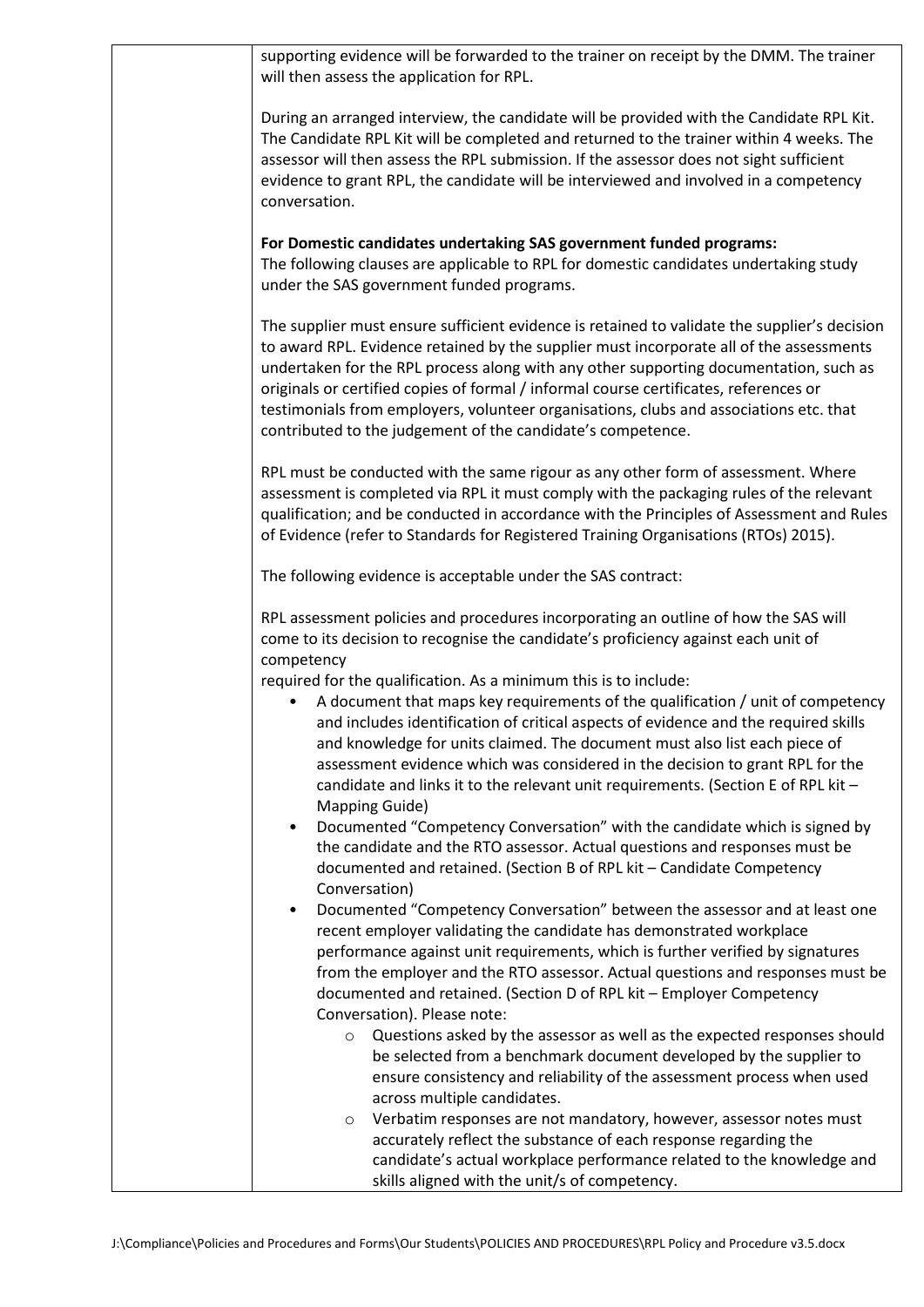|           | Documented self-appraisal (signed by the candidate) of formal and informal                                                                                             |
|-----------|------------------------------------------------------------------------------------------------------------------------------------------------------------------------|
|           | knowledge and skills against tasks relevant to the units making up the qualification                                                                                   |
|           | (included with application form)                                                                                                                                       |
|           | Record of experience relevant to the intended qualification. Evidence will include,<br>$\bullet$                                                                       |
|           | but is not limited to, a resume or consecutive list of recent employment, which                                                                                        |
|           | includes dates during which employment occurred, a short description of work                                                                                           |
|           | undertaken and contact details of employer or supervisor                                                                                                               |
|           | Where applicable and in accordance with the unit of competency requirements,                                                                                           |
|           | challenge test/s (including practical observation and/or knowledge tests)                                                                                              |
|           | addressing the elements and performance criteria of the unit, and the skills                                                                                           |
|           | required as a minimum in the relevant industry. Whether conducted against an<br>individual unit or cluster, the supplier must retain sufficient direct evidence of the |
|           | candidate being able to demonstrate the requisite level of practical skills stipulated                                                                                 |
|           | within each unit (Section C of the RPL kit - Challenge Test)                                                                                                           |
|           | Where applicable and in accordance with the unit of competency requirements,                                                                                           |
|           | further evidence to support the decision to grant RPL to the candidate.                                                                                                |
| Procedure | The following procedure will apply for RPL applications                                                                                                                |
|           |                                                                                                                                                                        |
|           | $\mathbf{1}$<br>The trainer will provide the candidate information about RPL.                                                                                          |
|           | <b>Domestic:</b>                                                                                                                                                       |
|           | The Domestic Marketing Manager (DMM) provides the candidate a course                                                                                                   |
|           | application form to complete.                                                                                                                                          |
|           | $\overline{2}$<br>The trainer will provide the candidate with the relevant learning outcomes or                                                                        |
|           | competencies for the training programs as listed in the course handbook.                                                                                               |
|           | <b>Domestic:</b>                                                                                                                                                       |
|           | If the candidate indicates on the application form that they wish to apply for                                                                                         |
|           | Recognition of Prior Learning, then the DMM provides the candidate with the RPL                                                                                        |
|           | Application Form to complete, and provides the candidate an overview of                                                                                                |
|           | information about RPL, the process and the costs involved.                                                                                                             |
|           | $\overline{3}$<br>The candidate will assess their abilities/competencies, with guidance from the                                                                       |
|           | trainer in the learning outcomes or competencies in the training programs.                                                                                             |
|           |                                                                                                                                                                        |
|           | The candidate is to complete an RPL Application Form.<br>4                                                                                                             |
|           | 5<br>The candidate is to gather evidence that supports their application as listed in the                                                                              |
|           | RPL application.                                                                                                                                                       |
|           | <b>Domestic:</b>                                                                                                                                                       |
|           | The candidate is advised by the DMM that they have 7 days to return completed                                                                                          |
|           | application and supporting evidence to the DMM.                                                                                                                        |
|           | The candidate is to give the completed RPL Application Form and evidence to their<br>6                                                                                 |
|           | trainer. The Trainer will conduct a full RPL assessment through observation on the                                                                                     |
|           | job and assessing documentation supplied                                                                                                                               |
|           | The candidate will receive notification from the trainer to show either that the<br>7                                                                                  |
|           | candidate has gained RPL for full or partial units of the course                                                                                                       |
|           |                                                                                                                                                                        |
|           | If the candidate disagrees with the outcome, the candidate may appeal.                                                                                                 |
|           | The evidence the candidate may gather for their appeal might include:                                                                                                  |
|           | products and/or records of their work<br>$\bullet$                                                                                                                     |
|           | a personal report                                                                                                                                                      |
|           | a referee's report                                                                                                                                                     |
|           | A single piece of evidence may be relevant to one or more of the learning outcomes or                                                                                  |
|           | competencies.                                                                                                                                                          |